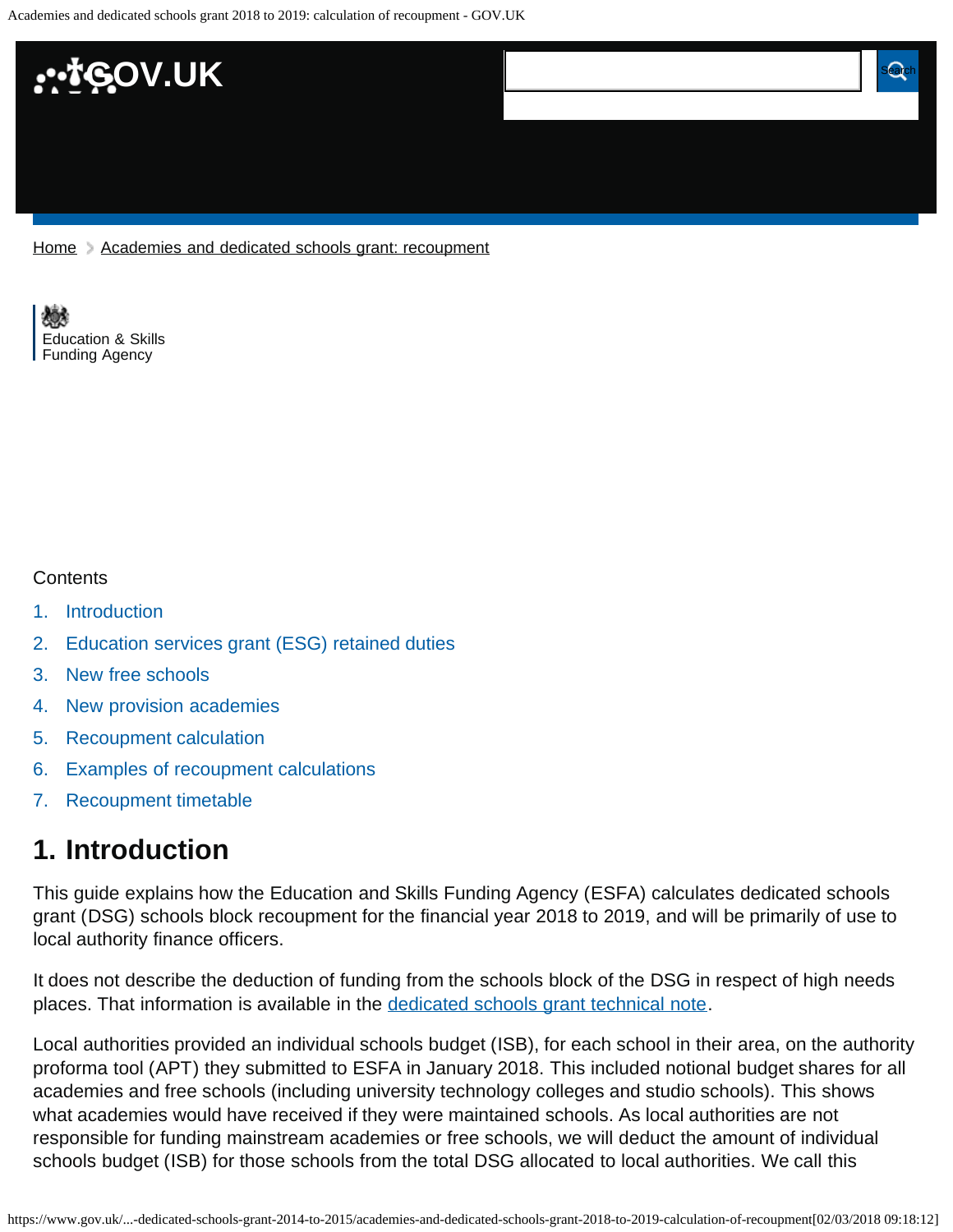deduction recoupment.

We recognise that local authorities can only estimate the business rates included in the APT. We will not make a recoupment adjustment during 2018 to 2019 to correct these to the actuals shown on business rates invoices. Academies provide their business rates invoices for 2018 to 2019 to ESFA, and we issue that information to local authorities in December 2018. Local authorities should use the data to make an appropriate business rates adjustment on the 2019 APT, to correct differences between estimated and actual business rates for academies in 2018 to 2019.

Where authorities made growth fund payments to academies in 2017 to 2018 for basic need, they should continue to provide these until the academies receive their new budgets from September 2018. To provide authorities with the funding to continue these payments, we adjust recoupment accordingly. Please note that, the [school revenue funding operational guide](https://www.gov.uk/guidance/pre-16-schools-funding-guidance-for-2018-to-2019) states that, we do not adjust recoupment for diseconomy of scale or start-up funding. Local authorities should continue to meet the cost of these elements from their growth funds.

## <span id="page-1-0"></span>**2. Education services grant (ESG) retained duties**

The education services grant (ESG) general funding rate finished in 2016 to 2017. For 2017 to 2018, the funding previously allocated through the ESG retained duties rate (£15 per pupil) was transferred into the schools block of the DSG.

For 2018 to 2019 we will introduce the central school services block (CSSB), to fund local authorities for the statutory duties they hold for both maintained schools, and academies. The CSSB will now include the funding previously allocated through the ESG retained duties rate and then the schools block. Therefore, no recoupment adjustments are required in 2018 to 2019 for education services funding.

## <span id="page-1-1"></span>**3. New free schools**

For the financial year 2018 to 2019, we will continue to recoup for all free schools from the date of opening.

To help local authorities estimate the recoupment amounts for new free schools, ESFA included a dataset of those predicted to open in the next year (with expected pupil numbers), when we sent out the APT in December. We asked local authorities, when submitting the APT, to combine the data provided with their own local knowledge to determine the most accurate estimate of the number of pupils for new free schools.

## <span id="page-1-2"></span>**4. New provision academies**

We asked local authorities to include any new provision academies on the APT that they submitted in January 2018. The ISB should reflect funding for the period in the year that the new academies are open and we will therefore recoup the figure shown. We will not pro-rate the calculation in respect of these academies. This means local authorities needed to estimate pupil numbers and characteristics for all these schools, as is the case already for those opened under the presumption arrangements.

The regulations allow retrospective adjustments in the following financial year, so that schools are funded appropriately if actual numbers are different from the estimates. This is a matter for local decision, but we would generally expect such a mechanism. It is up to the authority to decide whether to use a threshold.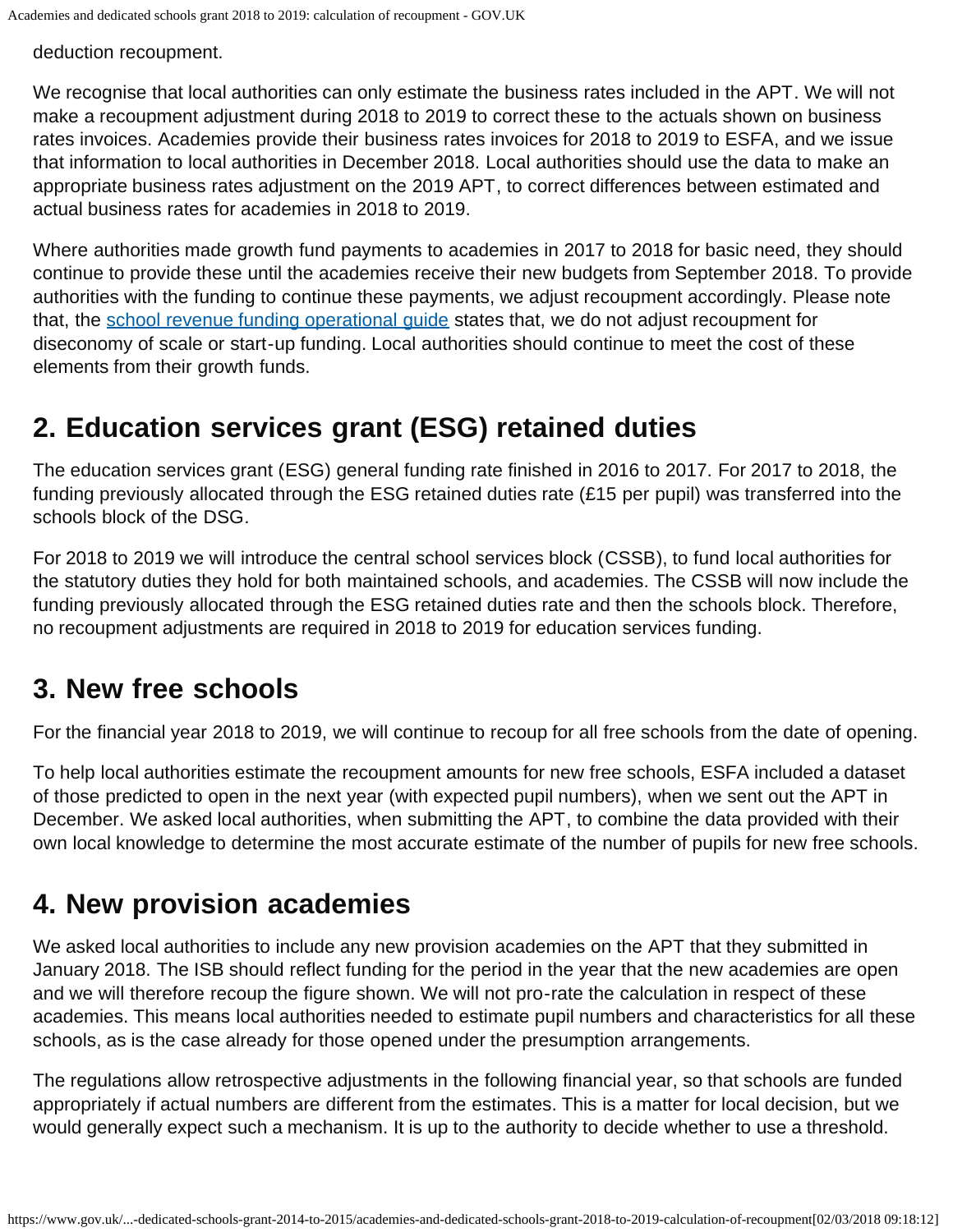# <span id="page-2-0"></span>**5. Recoupment calculation**

We will use the data provided by local authorities on their APTs to calculate recoupment.

For converting academies that opened after 11 January 2018, we asked authorities to show these schools as maintained schools on the APT. In the majority of cases, this will mean that the estimated business rates shown in the APT will not include rates relief. We will therefore reduce the amount we recoup to include rates relief (we will recoup 20% of column AI on the 'New ISB' tab of the APT).

In a small number of cases, the business rates paid by the predecessor schools were already at 20%, for example voluntary aided schools. In these circumstances, we will still recoup 20% of the business rates estimate shown in the APT. If the predecessor school was already paying business rates at 20%, local authorities can contact the recoupment team and request that we recoup for the full amount of business rates shown in the 2018 APT. Alternatively, a retrospective adjustment can be made for 2018 to 2019 business rates within the 2019 APT.

Where local authorities have provided growth fund payments to academies in the 2017 to 2018 academic year, they are required to continue these payments to the end of August 2018. To provide the authority with the funding to make these payments, we will provide a recoupment adjustment for the amount entered into the "Recoupment" tab of the APT, provided the value shown is supported by appropriate justification.

Where a school converts to academy status on or before 1 April 2018, no de-delegation can take place. Where a school converts on or after 2 April 2018, up to and including 1 September 2018, the authority can retain any de-delegated funding until 1 September 2018.

Where a school converts to academy status on or after 2 September 2018, up to and including 31 March 2019, the authority can retain any de-delegated funding for the remainder of the 2018 to 2019 financial year. This will help service providers plan their future operations.

The following tables show which columns in the APT are used in the recoupment calculations.

## **5.1 Table 1: APT columns used in the recoupment calculations**

| Date of opening                                               | Calculation (from the APT)                                                                                                                                                                                                         |  |
|---------------------------------------------------------------|------------------------------------------------------------------------------------------------------------------------------------------------------------------------------------------------------------------------------------|--|
| 2017 and on the October 2017<br>census                        | Free schools open in September Column BM from the 'New ISB' sheet                                                                                                                                                                  |  |
| Academies open by 11 January<br>2018                          | Column BM from the 'New ISB' sheet, minus column H or I from the 'Recoupment' sheet                                                                                                                                                |  |
| Academies open from 11<br>January to 1 April 2018             | Column BM from the 'New ISB' sheet, minus column AI from the 'New ISB' sheet plus 20% of column AI<br>from the 'New ISB sheet'                                                                                                     |  |
| Converter academies open from<br>2 April to 1 September 2018  | Column BS from the 'New ISB' sheet, minus column AI from the 'New ISB' sheet plus 20% of column AI<br>from the 'New ISB' sheet pro rata for the period that the academy is open plus 7/12 of column BR from<br>the 'New ISB' sheet |  |
| Converter academies open from<br>2 September to 31 March 2019 | Column BS from the 'New ISB' sheet minus column AI from the 'New ISB' sheet plus 20% of column AI<br>from the 'New ISB' sheet pro rata for the period that the academy is open                                                     |  |

https://www.gov.uk/...-dedicated-schools-grant-2014-to-2015/academies-and-dedicated-schools-grant-2018-to-2019-calculation-of-recoupment[02/03/2018 09:18:12]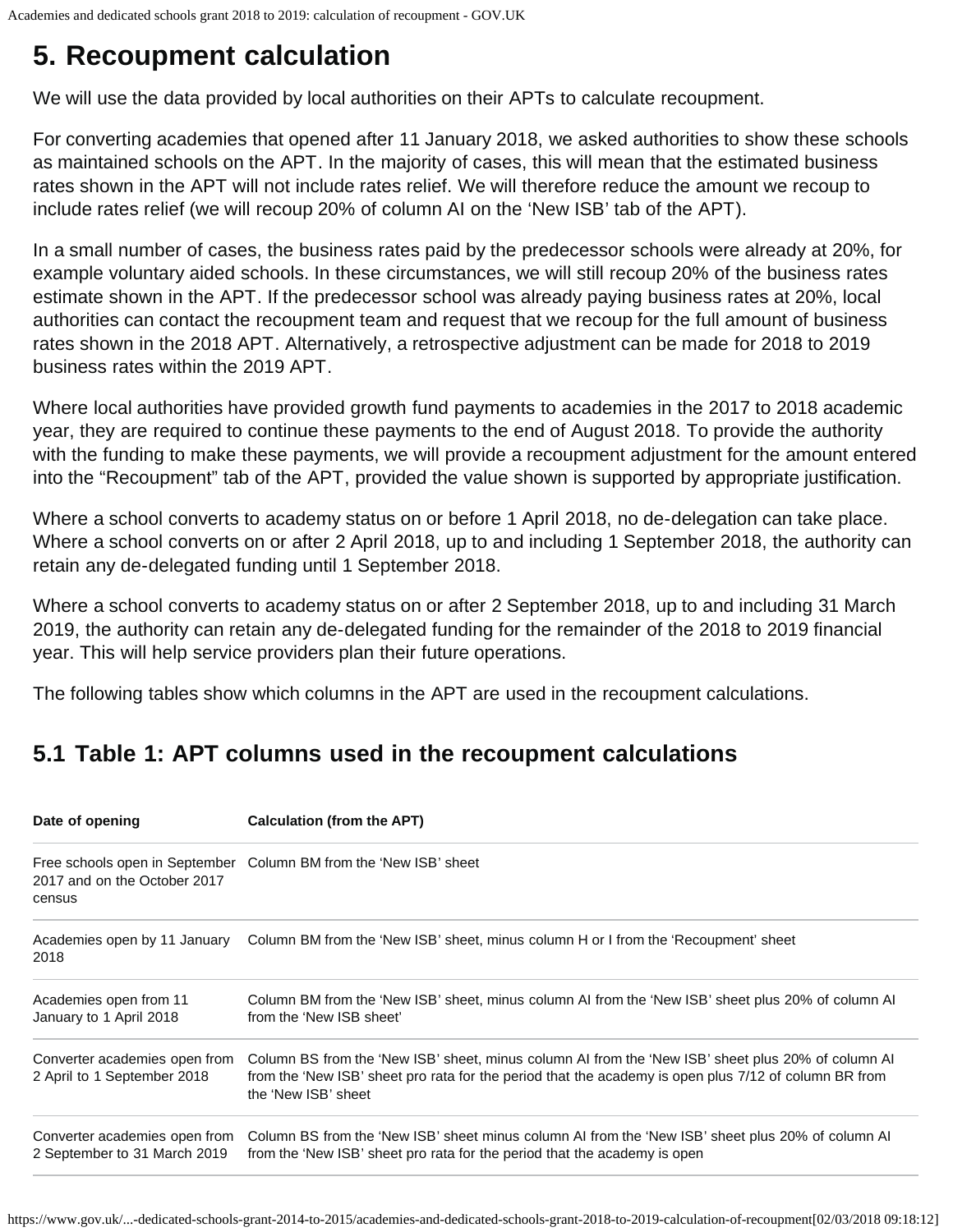| New provision academies | Column BM from the 'New ISB' sheet |
|-------------------------|------------------------------------|
| New free schools        | Column BM from the 'New ISB' sheet |

### <span id="page-3-1"></span>**5.2 Table 2: examples of relevant data on the APT**

| <b>APT</b> information                               | <b>APT data source</b>                    | <b>Budget</b> |
|------------------------------------------------------|-------------------------------------------|---------------|
| Post MFG budget                                      | Column BM from the 'New ISB' sheet        | £4,500,000    |
| Rates                                                | Column AI from the 'New ISB' sheet        | £4.000        |
| De-delegation                                        | Column BR from the 'New ISB' sheet        | £20,000       |
| Post de-delegation budget                            | Column BS from the 'New ISB' sheet        | £4,480,000    |
| Growth funding adjustment for April 2018-August 2018 | Column H or I from the 'Recoupment' sheet | £12,000       |

## <span id="page-3-0"></span>**6. Examples of recoupment calculations**

The following shows the differences in the recoupment calculation depending on when the academy opens in the academic year (using the illustrative figures in [table 5.2](#page-3-1) above):

### **6.1 Example 1: for free schools open by September 2017**

For these academies, we will recoup the figure shown on the 'Post MFG budget' of the APT data source, which in this illustration is £4,500,000 [table 5.2.](#page-3-1)

#### **6.2 Example 2: for academies open up to 11 January 2018**

For these academies, we will recoup the figure shown on the post MFG budget of the APT minus growth fund (for the period April 2018 to August 2018) if appropriate justification is provided. The calculation using the illustrated figures in [table 5.2](#page-3-1) is:

£4,500,000 - £12,000 = recoupment amount £4,488,000

#### **6.3 Example 3: for academies opening from 11 January 2018 up to 1 April 2018**

The calculation for academies opening between 11 January and 1 April allows for business rates adjustments, as follows:

 $(E4,500,000 - E4,000) + E800$  (20% of rates) = recoupment amount £4,496,800

### **6.4 Example 4: for academies opening from 2 April 2018 up to 1 September**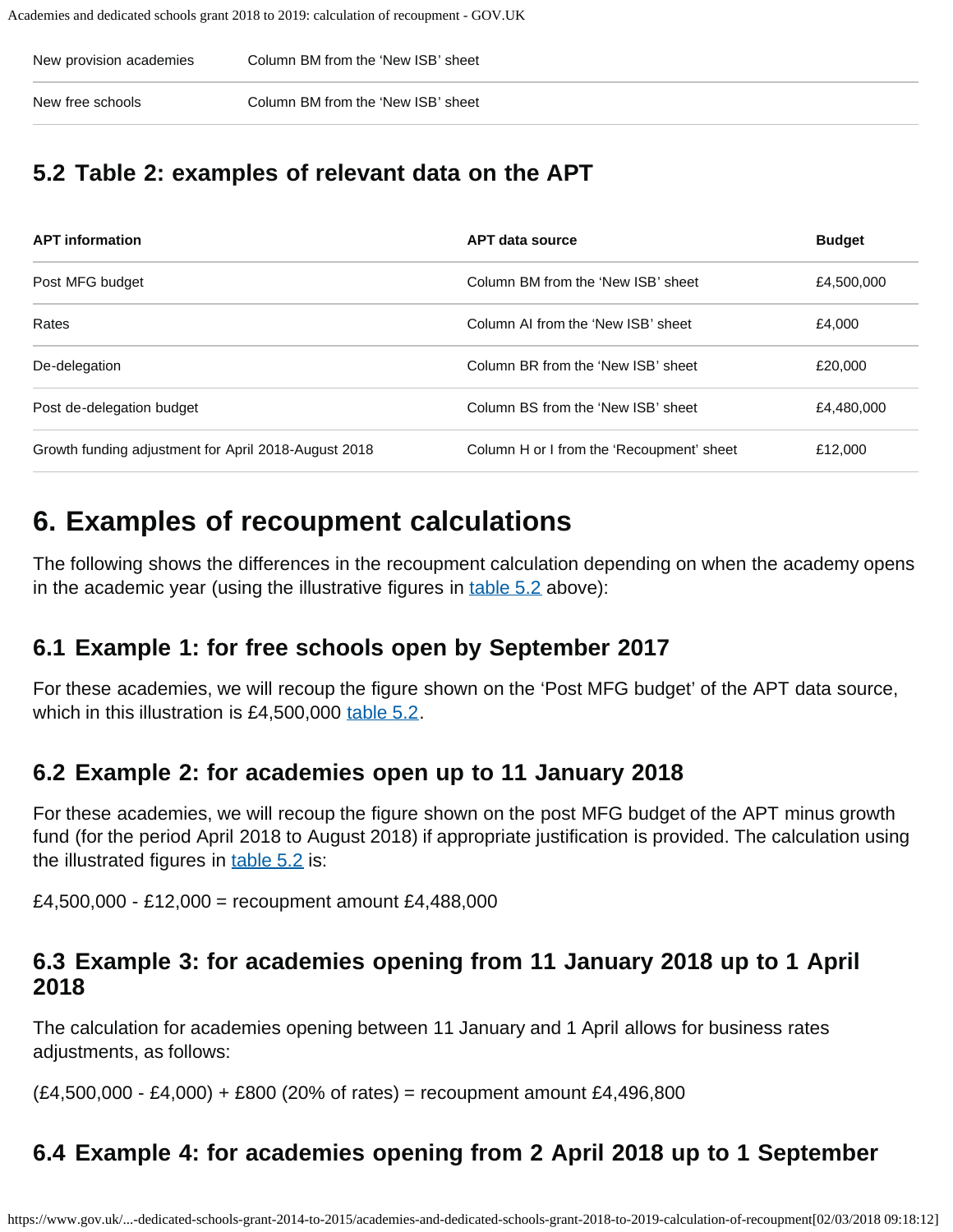#### **2018**

Where a maintained school converts to an academy during this period the recoupment calculation is prorated for the days that the academy is open. We will recoup the de-delegated funding for the period September 2018 to March 2019.

In this example, the academy converted on 1 May 2018. The calculation will be:

 $(E4,480,000 - E4,000) + E800 (20\% of rates) = E4,476,800 (E4,476,800 / 365) \times 335 = E4,108,844 + (7/12)$ of  $£20,000$  = recoupment amount  $£4,120,511$ 

#### **6.5 Example 5: for academies opening from 2 September 2018 up to 31 March 2019**

Where a maintained school converts to an academy during this period the recoupment calculation is prorated for the days that the academy is open. We will not recoup the de-delegated funding for the financial year. In this example, the academy opened on 1 March 2019. The calculation will be:

 $(E4,480,000 - E4,000) + E800 = E4,476,800 (E4,476,800 / 365) \times 31 =$  recoupment amount £380,221

#### **6.6 Example 6: for new free schools opening from 1 September up to 31 March 2019**

For new free schools opening during this period we will recoup the figure shown on the 'Post MFG budget' of the APT. We will not pro-rate the figure.

## <span id="page-4-0"></span>**7. Recoupment timetable**

We will write to each authority several times during the year to provide their recoupment calculations. These dates are:

- April 2018
- July 2018
- September 2018
- November 2018
- January 2019
- March 2019

#### **Is this page useful?** [Yes No](https://www.gov.uk/contact/govuk)

[Is there anything wrong with this page?](https://www.gov.uk/contact/govuk)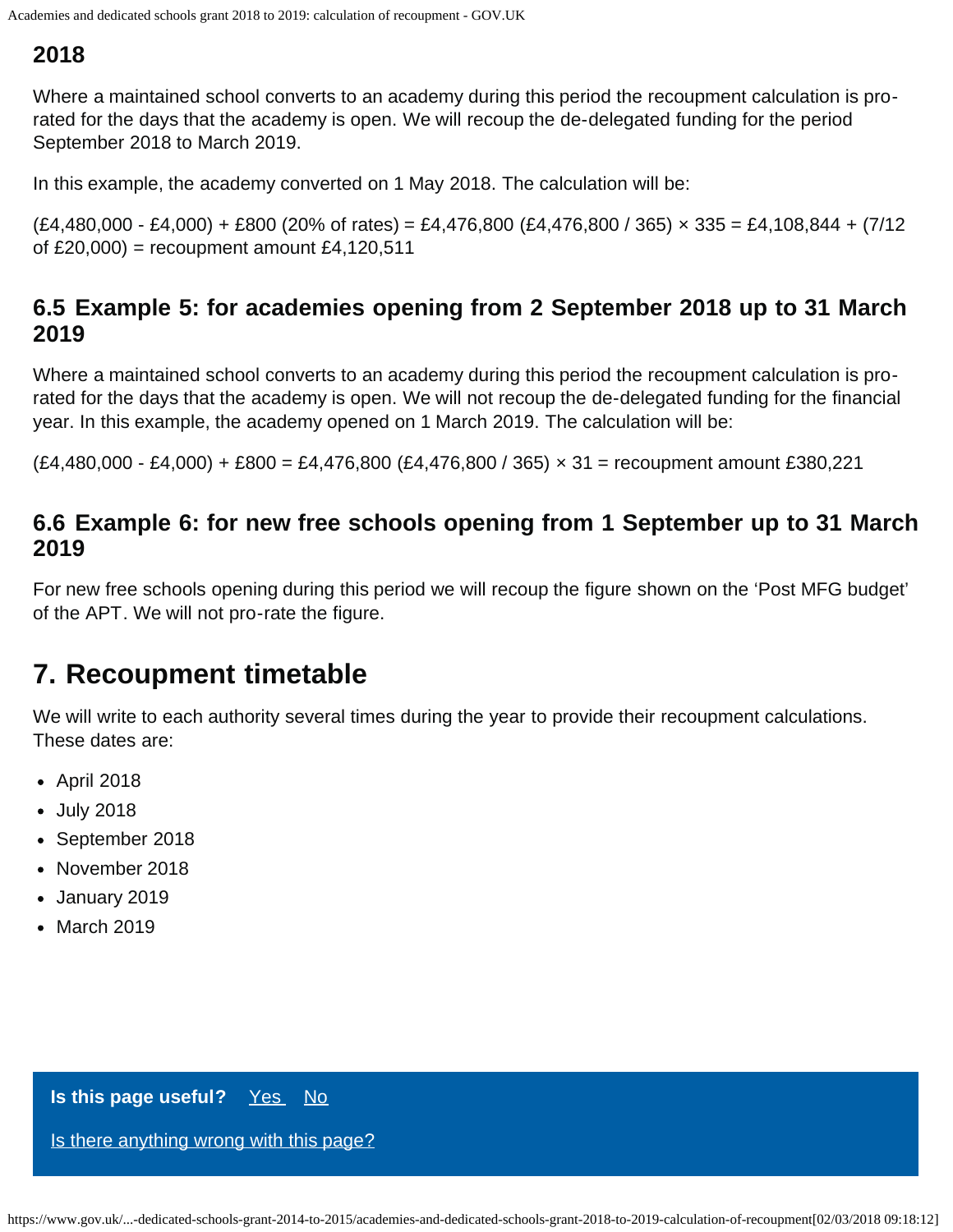#### **Services and information**

**[Benefits](https://www.gov.uk/browse/benefits)** 

[Births, deaths, marriages and care](https://www.gov.uk/browse/births-deaths-marriages)

[Business and self-employed](https://www.gov.uk/browse/business)

[Childcare and parenting](https://www.gov.uk/browse/childcare-parenting)

[Citizenship and living in the UK](https://www.gov.uk/browse/citizenship)

[Crime, justice and the law](https://www.gov.uk/browse/justice)

[Disabled people](https://www.gov.uk/browse/disabilities)

[Driving and transport](https://www.gov.uk/browse/driving)

[Education and learning](https://www.gov.uk/browse/education)

[Employing people](https://www.gov.uk/browse/employing-people)

[Environment and countryside](https://www.gov.uk/browse/environment-countryside)

[Housing and local services](https://www.gov.uk/browse/housing-local-services)

[Money and tax](https://www.gov.uk/browse/tax)

[Passports, travel and living abroad](https://www.gov.uk/browse/abroad)

[Visas and immigration](https://www.gov.uk/browse/visas-immigration)

[Working, jobs and pensions](https://www.gov.uk/browse/working)

### **Departments and policy**

[How government works](https://www.gov.uk/government/how-government-works)

**[Departments](https://www.gov.uk/government/organisations)** 

**[Worldwide](https://www.gov.uk/world)** 

**[Policies](https://www.gov.uk/government/policies)** 

**[Publications](https://www.gov.uk/government/publications)** 

**[Announcements](https://www.gov.uk/government/announcements)** 

[Help](https://www.gov.uk/help) [Cookies](https://www.gov.uk/help/cookies) [Contact](https://www.gov.uk/contact) [Terms and conditions](https://www.gov.uk/help/terms-conditions) [Rhestr o Wasanaethau Cymraeg](https://www.gov.uk/cymraeg) Built by the [Government Digital Service](https://www.gov.uk/government/organisations/government-digital-service)

## **OGL**

All content is available under the [Open Government Licence v3.0,](https://www.nationalarchives.gov.uk/doc/open-government-licence/version/3/) except where otherwise stated